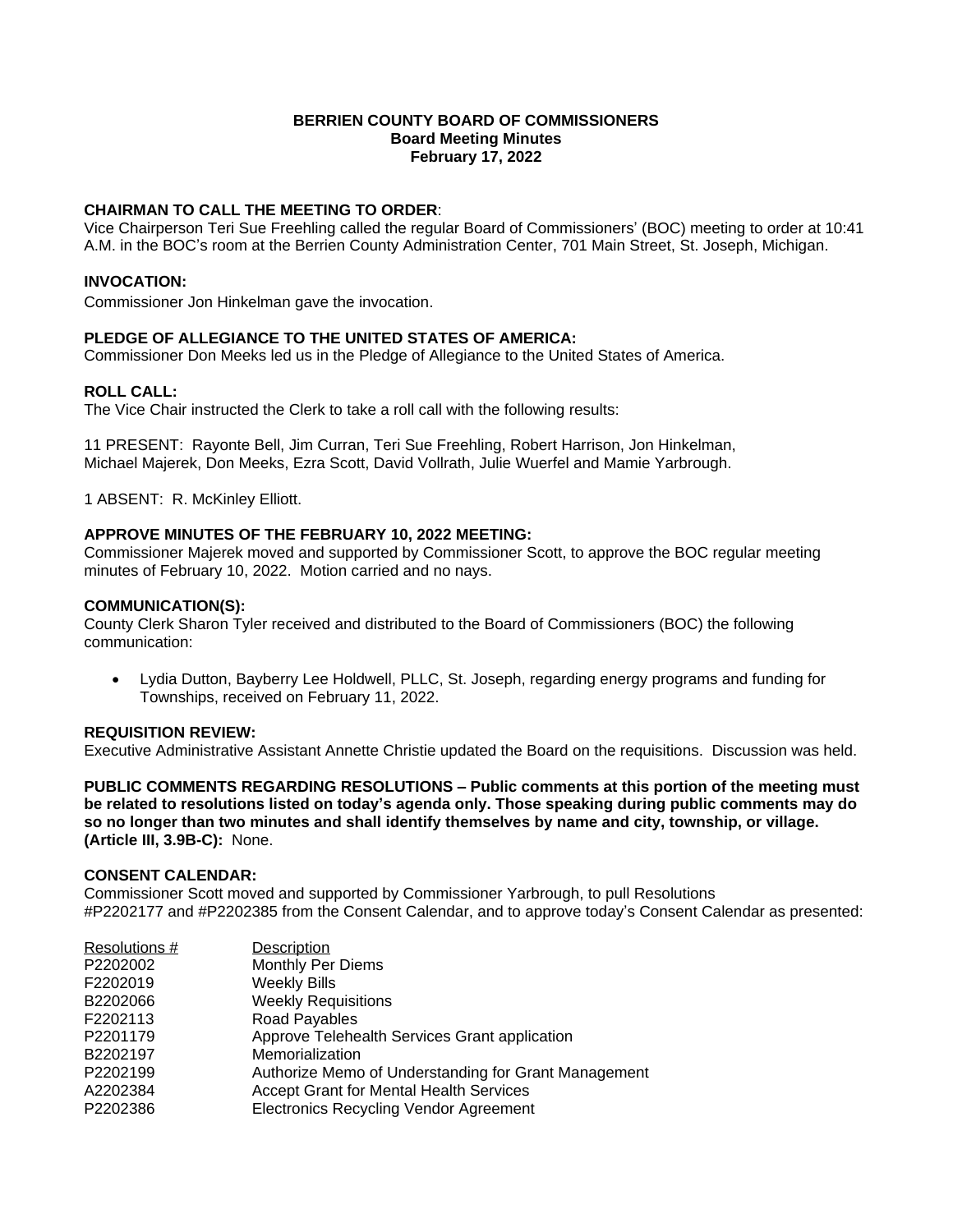| P2202387 | Accept Grant Funds Medical Marijuana                     |
|----------|----------------------------------------------------------|
| A2202200 | Apply for LEPC Grant                                     |
| A2202201 | Approve Service Agreement with TeleRad for 911 Equipment |
| A2202202 | Apply for a Technical Support Collaboration Grant        |
| A2202203 | Apply EOC First Responder Training Grant                 |

The Vice Chair instructed the Clerk to call the roll with the following results:

11 YEAS: Curran, Harrison, Hinkelman, Majerek, Meeks, Scott, Vollrath, Wuerfel, Yarbrough, Bell and Freehling.

Motion carried, no nays.

#### **Resolution #P2202177 - Fee Schedule Health Department**

Commissioner Harrison moved and supported by Commissioner Vollrath, to approve Resolution #P2202177 - Fee Schedule Health Department.

Discussion was held.

The Vice Chair instructed the Clerk to call the roll with the following results:

10 YEAS: Harrison, Hinkelman, Majerek, Meeks, Vollrath, Wuerfel, Yarbrough, Bell, Curran and Freehling.

1 NAY: Scott

Motion carried.

#### **Resolution #P2202385 - Complement Change Health Department**

Commissioner Harrison moved and supported by Commissioner Vollrath, to approve Resolution #P2202385 - Complement Change Health Department.

Discussion was held.

The Vice Chair instructed the Clerk to call the roll with the following results:

11 YEAS: Hinkelman, Majerek, Meeks, Scott, Vollrath, Wuerfel, Yarbrough, Bell, Curran, Harrison and Freehling.

Motion carried, no nays.

#### **ADDED RESOLUTION(S):** None.

#### **PRESENTATIONS**

#### **Resolution #B2202197 Presentation - Veterans Service Office Lee Lull:**

Veterans Service Lee Lull introduced Patti Kenworthy, the daughter, and Chelsie Nitz, the granddaughter of Warren L Schultz. The BOC approved a resolution in the Consent Calendar, honoring Warren L. Schultz for his many years of service to Berrien County Veterans. The resolution further honors Warren Schultz with the official naming of a conference room in his honor.

Lee Lull read the following Resolution #B2202197 - Memorialization into record:

### *RESOLUTION HONORING Warren L Schultz B2202197 – February 17, 2022*

*WHEREAS, Warren L. Schultz served in the U.S. Marine Corps from September 9, 1942 to January 10, 1945, during World War II; and*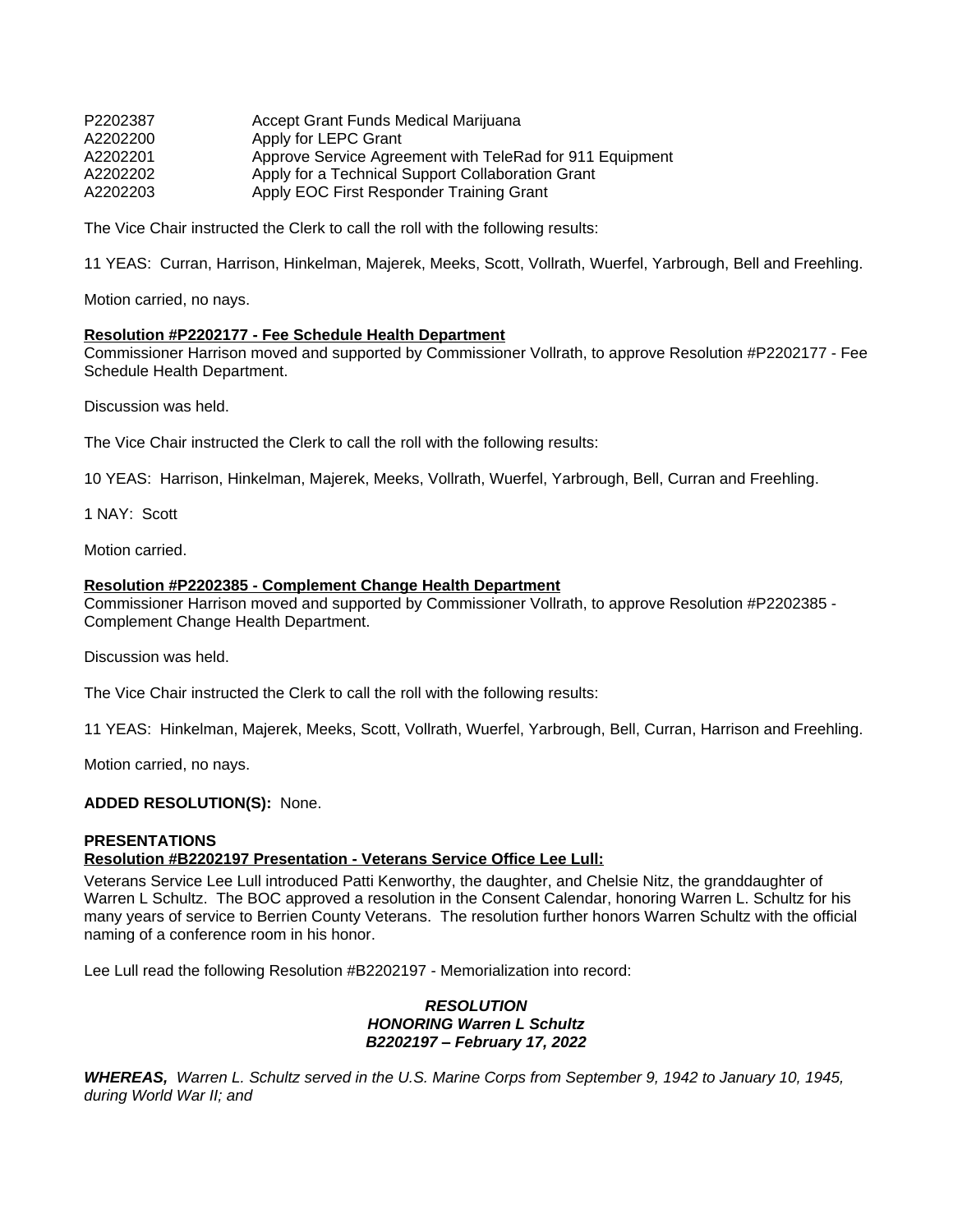*WHEREAS, Mr. Schultz went on to serve for (23) twenty-three years of uninterrupted service as the Berrien County Veterans Service Officer from October of 1965 through July of 1988; and*

*WHEREAS, Berrien County Veterans and their families had a great friend in Mr. Schultz, who often was able to assist them to obtain every available benefit; and* 

*WHEREAS, many Veteran organizations have recognized and honored Mr. Schultz such as receiving the Legion of Merit Award from the Governor's Office, the Citation for Meritorious Service from the National Veterans Affairs and Rehabilitation Center of the American Legion, and service awards from the Veterans of Foreign Wars, the Disable American Veterans, the American Legion, and the Marine Corps League; and* 

*WHEREAS, Berrien County Policy #ADM-1260 provides the purpose and procedure of honoring and recognizing distinguished servants of Berrien County, to include the naming of Berrien County buildings, facilities, and structures; and* 

*WHEREAS, the Memorialization Advisory Committee met on January 27, 2022 to review the application and unanimously endorsed honoring Warren L. Schultz by naming the conference room located in the Veterans Service Office after him.* 

*NOW, THEREFORE, BE IT HEREBY RESOLVED that the Berrien County Board of Commissioners, in honor and in memory of Mr. Warren L. Schultz, authorize naming the conference room located in the Veterans Service Office at the Berrien County Administration Center the:* 

#### *Warren L. Schultz Veterans Conference Room*

*BE IT FURTHER RESOLVED that the official dedication of the room will take place today, February 17, 2022.*

### *Respectfully submitted, BERRIEN COUNTY BOARD OF COMMISSIONERS*

Lee Lull read the following plaque:

*Warren L. Schultz Veterans Conference Room*

*Dedicated to the honor and legacy of Warren L. Schultz, who proudly, admirably, and faithfully served veterans and their dependents from October 26, 1965 to July 29, 1988. For nearly 23 years, Mr. Schultz was the Director of Berrien County Veterans Services known affectionately to veterans as their County Veterans Service Officer. Mr. Schultz was a veteran himself who served in the Southern Pacific Theater of Operations during WWII in the U.S. Marine Corps from September 9, 1942 to January 10, 1945. Mr. Schultz was a "Great Friend" to veterans and dependents from as far back as the Spanish American War of 1898 and WWI thru Vietnam and the Cold War Eras, the latter which officially ended on December 26, 1991. Mr. Schultz was also actively involved in his local American Legion Post 568 where he served as a past Post Commander. The American Legion also awarded him with the special and prestigious "Citation for Meritorious Service Award" from their National Veterans Affairs and Rehabilitation Center at the Legion State Convention in Grand Rapids, Michigan on July 15, 1978. His honorable service and legacy reflects great credit upon himself, his family, Berrien County, the State of Michigan and Our Nation.*

*Warren L. Schultz Veterans Affairs Administrator 1965 – 1988*

The resolution was presented to the Family. Patti Kenworthy stated this was the best day of her life and she spoke about her father. Also, she thanked the BOC.